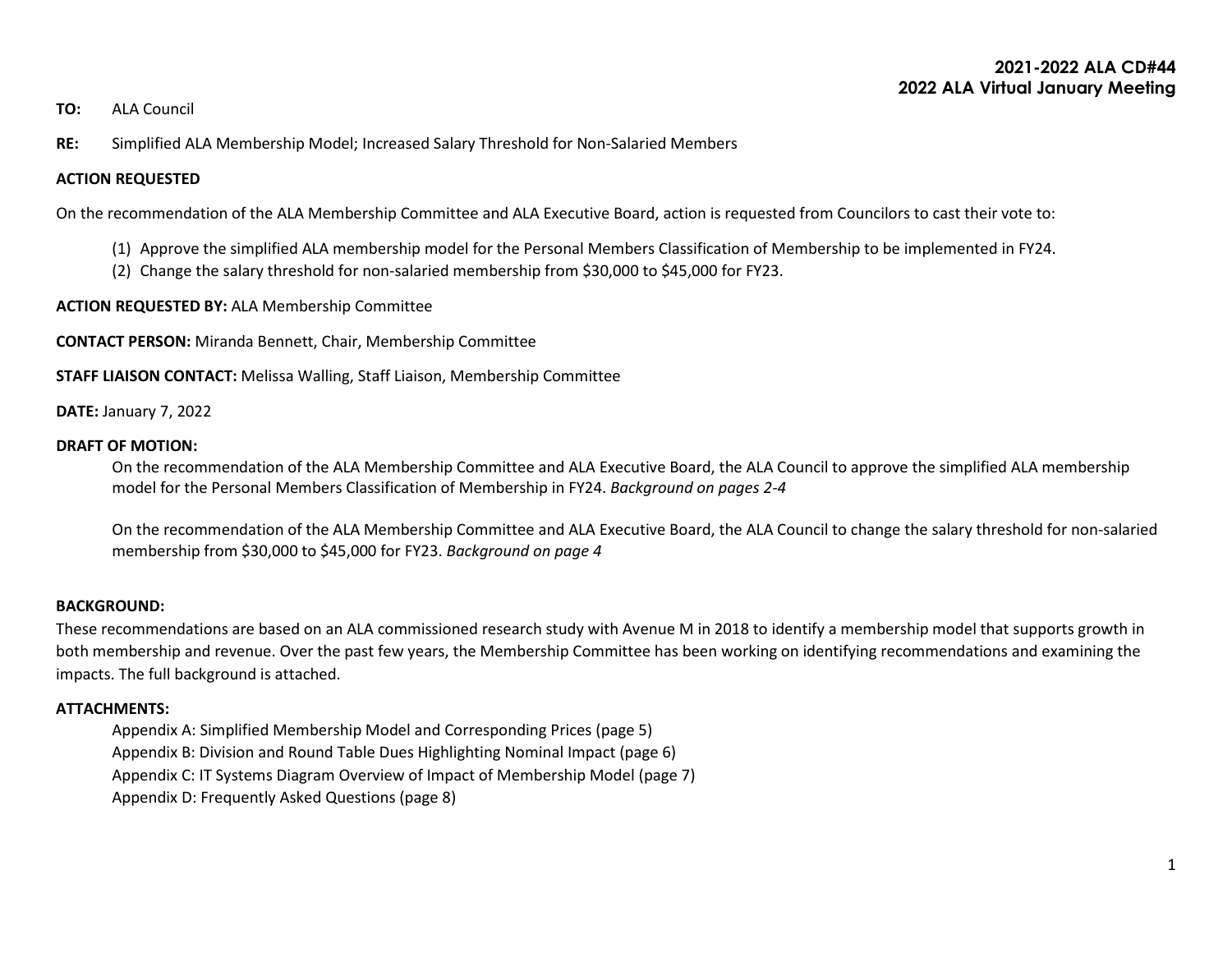# **Background and Overarching Goals of Membership Model – Action Requested**

As noted in ALA policy (Section A.1.6) Member Engagement Goal Statement: ALA provides an environment in which all members, regardless of location or position, have the opportunity to participate in, contribute to, and benefit from engagement in their association.

With a market share of approximately 15%, there is great potential for growth; however, [recent research](https://www.ala.org/aboutala/sites/ala.org.aboutala/files/content/governance/officers/eb_documents/2017_2018ebdocuments/ebd12.22_Communications%20and%20Membership%20Studies.pdf) has indicated that the complexities and cost of the membership model is a barrier to membership. As presented to the board in Fall, 2019 [\(EBD 12.20\)](https://www.ala.org/aboutala/sites/ala.org.aboutala/files/content/governance/ExecutiveBoard/20192020Docs/ebd%2012.20%20Fall%202019%20Board%20Membership%20Presentation.pdf) and Fall, 2020 [\(EBD 12.11.1\)](https://www.ala.org/aboutala/sites/ala.org.aboutala/files/content/governance/ExecutiveBoard/20202021Docs/ebd%2012.11.1%20Membership%20Report%20-%20update.docx) the Membership Committee is recommending a modification to the membership model to achieve the following goals: Simplicity, Flexibility, and Personalization. We want to ensure that this new model positions ALA as the professional membership home for *all* library workers and library supporters, especially those not currently represented within our membership.

In 2018, ALA contracted with a market research firm, Avenue M which presented five potential models to ALA. These five models were informed by the goals of creating a membership structure that will increase membership growth and market share and increase dues revenue for the organization. After review and deliberation, the Membership Committee is recommending a two-phase approach to ALA's membership model work:

- **Phase One:** Consolidate the eleven (11) membership categories into four (4) membership categories. The new model would roll out in FY24 and would not change division or round table structures. FY23 will be needed to work on implementation and communication plans.
- **Phase Two:** Building upon Phase One, launch an "enhanced" membership package which will include a bundle of additional benefits. Examples of the bundled benefits may include an e-learning bundle, a division membership, or round table membership.

With the two-phase approach, the Membership Committee is focusing on the first goal of simplification with this consolidated model. We are also aiming to launch improved loyalty and flexibility options including monthly installment payments and auto-renewals. Phase Two will tackle the goal of personalization and flexibility by offering bundles to enhance the membership package.

# **Phase One – Simplified Membership Model:**

Consolidate the eleven (11) membership categories as outlined in Appendix A (page 5). All member benefits and privileges will remain the same, including discounts, voting rights and ability to volunteer.

Pros – Consistent dues for members will minimize confusion and promote ease of access and equity as members will be able to engage with ALA under four (4) simple categories. Additionally, this will decrease the amount of ALA staff time spent on inquiries, technology mapping, and membership recruitment efforts.

Cons – While this achieves the goal of simplification, this does not achieve the goal of flexibility, which will be tackled in future phases. Depending on the final dues prices, the pricing may not be different enough to combat the opinion that our dues are too expensive.

Phase One does not make any changes to the Continuing, Honorary or Lifetime Memberships. Joint Student Membership will also continue to be offered with participating ALA Chapters.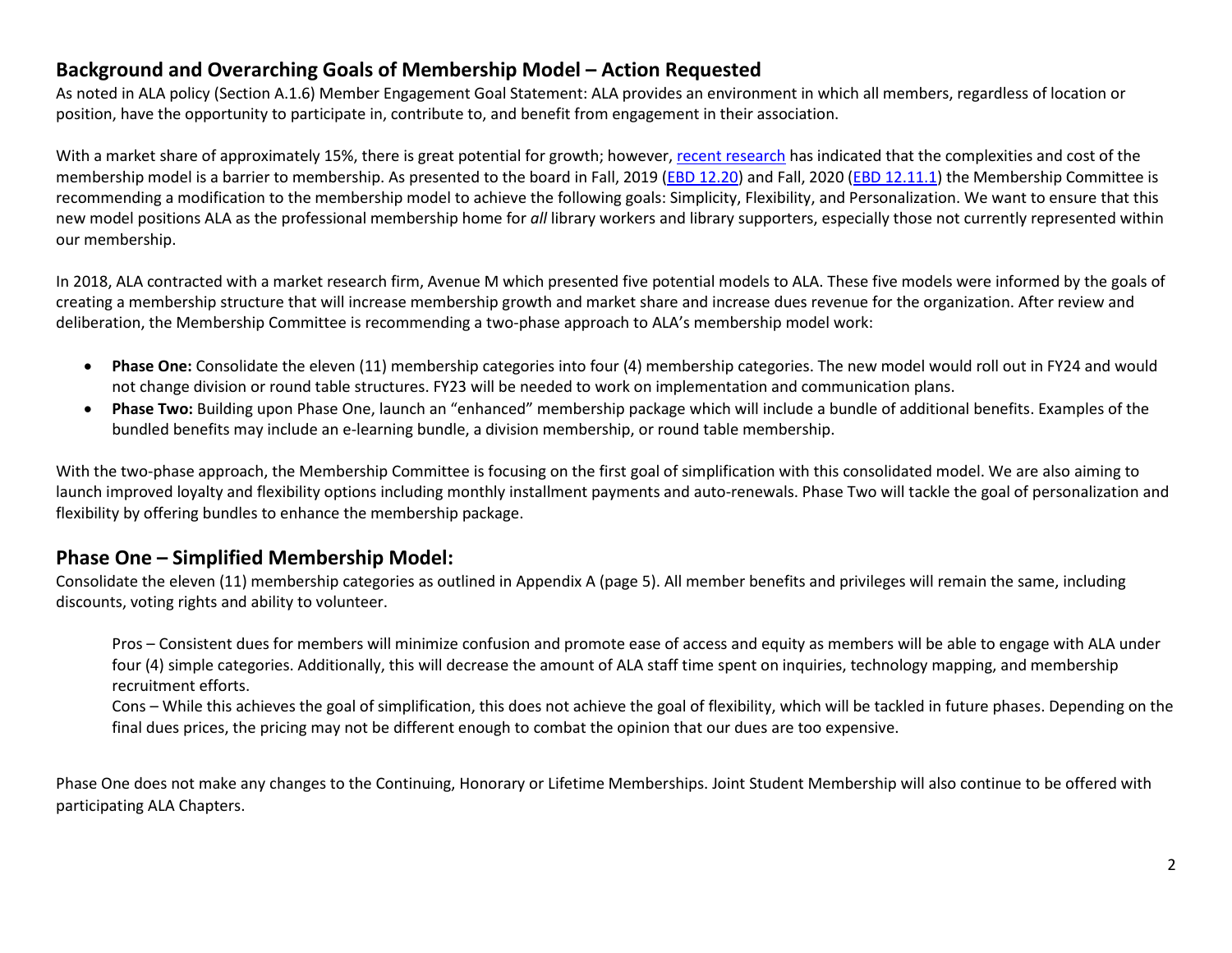Phase One will have a nominal financial impact on six (6) divisions and four (4) round tables that will need to alter their rates for International, Non-Salaried, Retired, or Support Staff Members (Appendix B – page 6). Since these are smaller membership categories, the revenue impact will be negligible but should be noted here. The Membership staff team has already notified the impacted divisions and round tables and will work directly with them to analyze their options and determine how to align their prices with the new model.

# **Phase Two Efforts:**

The ALA Membership Committee will conduct a financial analysis on bundling including division membership, round table membership or online learning offering in Phase Two. With the implementation of the new Learning Management System and the corresponding price standardization, efforts are underway to start building an e-learning bundle to be rolled out for FY24.

Phase Two work will expand to include consideration of division or round table memberships when the financial analysis and technology requirements can be conducted. The recent action taken by Counci[l \(ALA CD#46.1, Item #2 \(Roundtables\)\)](https://www.ala.org/aboutala/sites/ala.org.aboutala/files/content/2021%20Virtual%20Annual%20Council%20Actions.pdf) will lay the groundwork for Phase Two since it standardizes round table dues prices and creates opportunities to consider membership bundles.

Phase Two efforts will be presented to ALA Executive Board in Spring, 2022 and are on track to be considered as part of the dues prices that will be presented to Council for a vote in FY23.

## **Dues Pricing:**

The Membership Committee and the Membership Office have been working to determine the new price points for the simplified membership model. ALA Executive Board reviewed a preliminary proposal at the 2021 Fall October Board Meeting and requested additional analysis to be presented at the Spring, 2022 ALA Executive Board Meeting. Final prices will need to be approved by Council and the general membership prior to implementation. This information is projected to be presented to Council at either the June 2022 meeting or the January 2023 meeting.

# **Timeline for Implementation:**

| Membership Committee approval                                      | October 5, 2021            |  |  |  |  |  |  |
|--------------------------------------------------------------------|----------------------------|--|--|--|--|--|--|
| ALA Executive Board approval of Personal Members Classification of | October 29, 2021           |  |  |  |  |  |  |
| Membership (simplified model)                                      |                            |  |  |  |  |  |  |
| Discuss changes with Policy Monitoring Committee and Constitution  | November 2021-January 2022 |  |  |  |  |  |  |
| and Bylaws Committee                                               |                            |  |  |  |  |  |  |
| Virtual conversations with Councilors to discuss model and address | January 2022               |  |  |  |  |  |  |
| questions via Council forum                                        |                            |  |  |  |  |  |  |
| ALA Council vote of Personal Members Classification of Membership  | January 2022               |  |  |  |  |  |  |
| (simplified model)                                                 |                            |  |  |  |  |  |  |
| Note: Per ALA Bylaws Article I. Membership, Section 2. Categories  |                            |  |  |  |  |  |  |
| within each classification of membership in the Association may be |                            |  |  |  |  |  |  |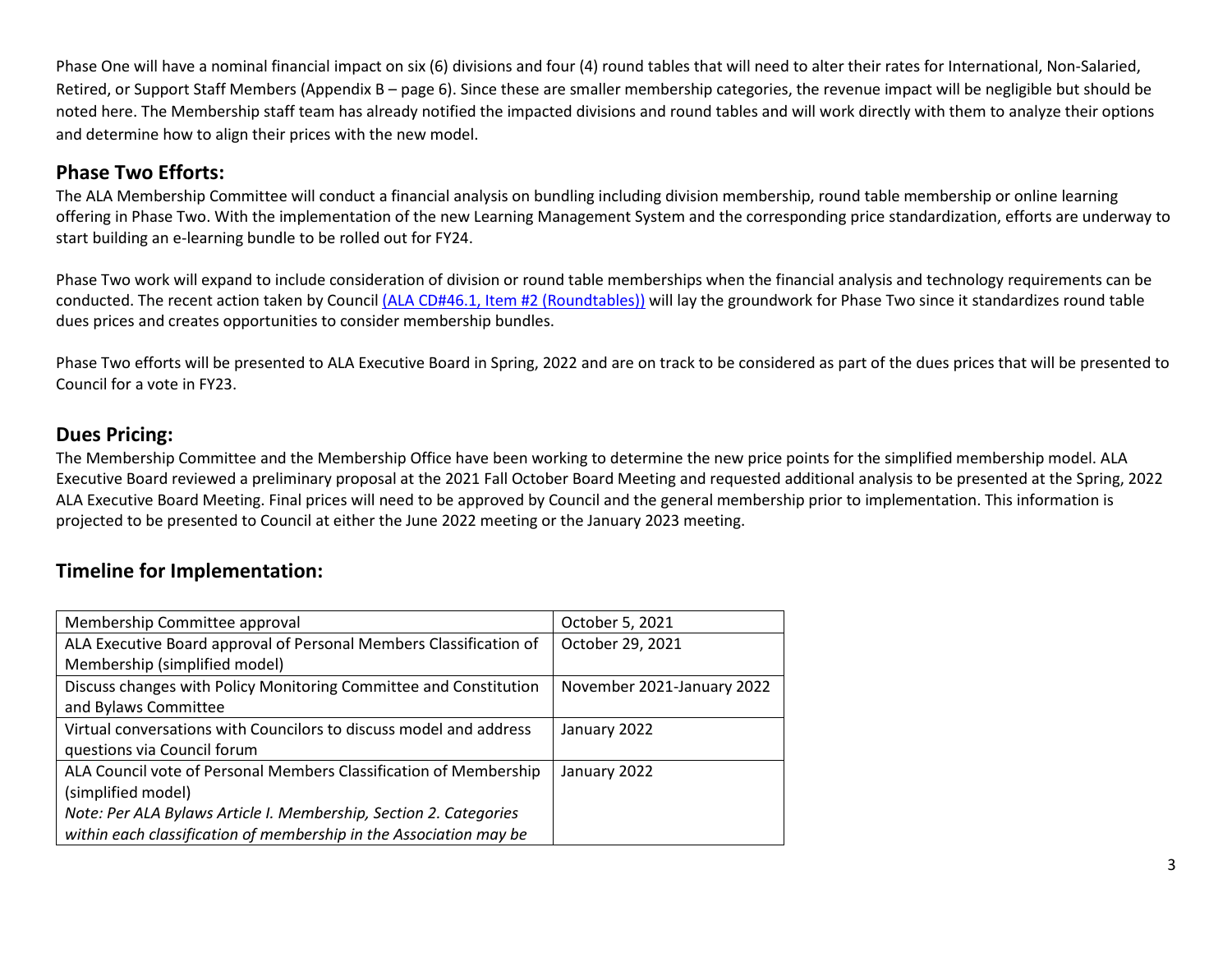| established by the Council upon recommendation by the ALA           |                                                    |  |  |  |  |  |  |  |
|---------------------------------------------------------------------|----------------------------------------------------|--|--|--|--|--|--|--|
| Executive Board.                                                    |                                                    |  |  |  |  |  |  |  |
| Implementation process with goal of completion by start of FY24     | Spring 2022-Summer 2023                            |  |  |  |  |  |  |  |
| Integrate implementation costs into FY23 IT budget                  |                                                    |  |  |  |  |  |  |  |
| Communication plan for new simplified model                         |                                                    |  |  |  |  |  |  |  |
| ALA Executive Board approval of dues prices                         | Spring or June 2022<br>January 2023<br>Spring 2023 |  |  |  |  |  |  |  |
| ALA Council vote on dues prices                                     |                                                    |  |  |  |  |  |  |  |
| Member vote on dues prices                                          |                                                    |  |  |  |  |  |  |  |
| Note: Per ALA Bylaws Article I. Membership, Section 2. Dues for     |                                                    |  |  |  |  |  |  |  |
| personal members shall be set by the Executive Board with approval  |                                                    |  |  |  |  |  |  |  |
| by a vote of the Council and subject to a mail vote of the personal |                                                    |  |  |  |  |  |  |  |
| members.                                                            |                                                    |  |  |  |  |  |  |  |
| New membership model goes live                                      | September 1, 2023 (FY24)                           |  |  |  |  |  |  |  |

## **Costs for Implementation:**

The preliminary estimate for implementation of this project is 300+ IT staff hours. While this is a simplification project, the complexity of our systems requires significant effort to implement the new model. Any outside costs to implement this project will be considered in the FY23 budget. There are no costs in FY22 expected. See Appendix C (page 7) for a snapshot of the IT systems impacted by this simplification and a high-level overview of effort.

# **Background and Change to Non-Salaried Membership Threshold – Action Requested:**

During the discussion on the membership model, the ALA Membership Committee discussed the \$30,000 salary threshold for non-salaried members. Based on the Salary Survey Data, the \$30,000 price point is not in line with the average salary and has not increased in recent history. Therefore, the ALA Executive Board, on the recommendation of the ALA Membership Committee is recommending that this salary be increased to \$45,000. This salary threshold is in alignment with the average salary of some of those working in the smallest libraries based on the [2019 Salary Survey](https://ala-apa.org/files/2020/09/Executive-Summary-Narrative.pdf) which is a growth market for ALA membership.

Historically membership in the non-salaried category has averaged 3,000 members; therefore, a nominal increase in this category could be expected but it would not have a measurable impact on dues revenue. This change should position ALA to bring in additional members instead of losing dues revenue for current members.

This modification can take place for FY23 as it is not dependent on the membership model effort.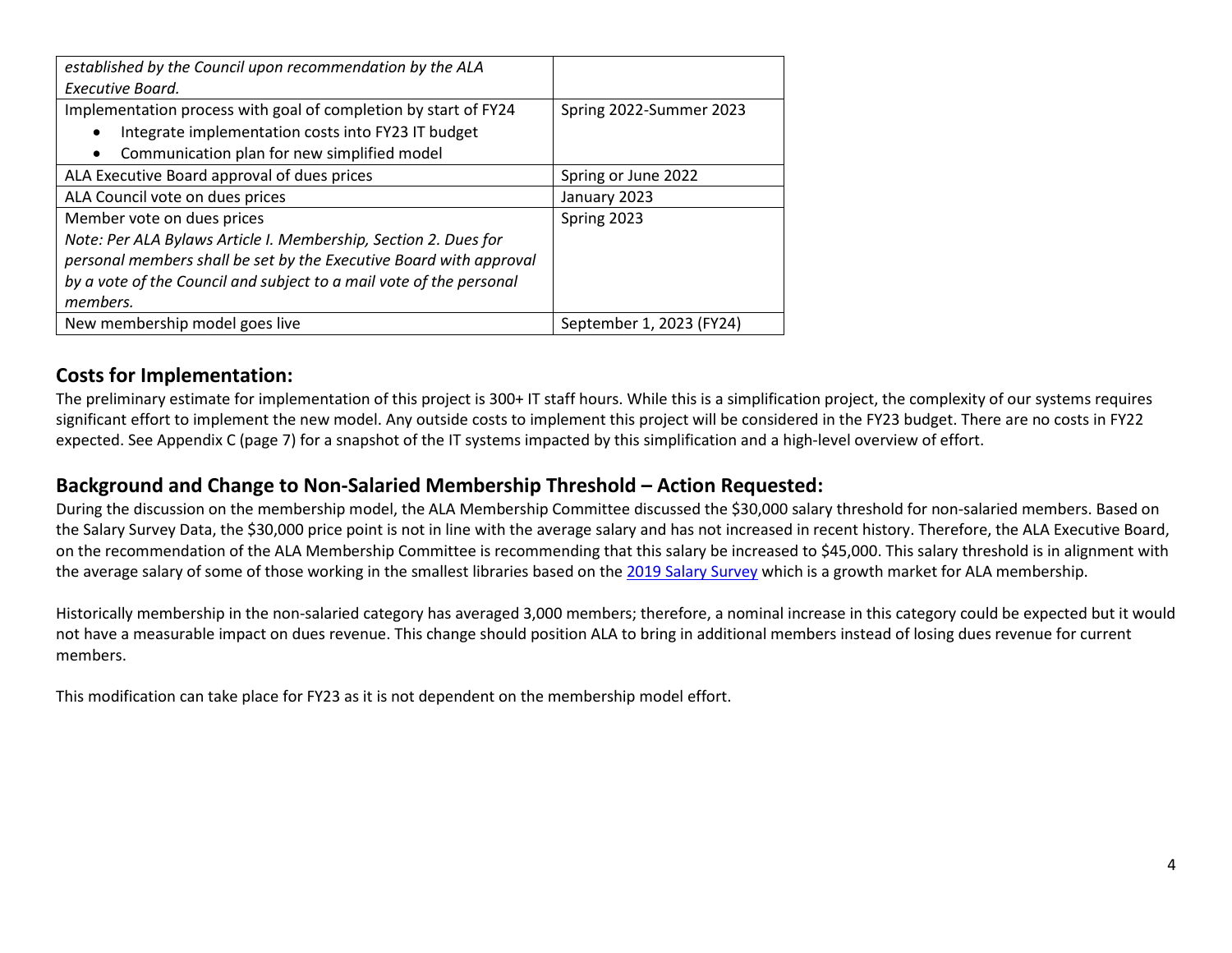# **Appendix A: Phase One Membership Model Simplification**

The left column shows the current eleven (11) membership categories that are being consolidated down to four (4). The four new categories are indicated in the right column and by the corresponding colors.

As noted above, there are no changes to Continuing, Honorary or Lifetime Memberships. Also, joint student membership will continue to be offered as part of the Student Membership category.

| <b>Current Member Type</b>                                             | <b>Proposed Member Type</b>                                                                                                                                                                                                                         |
|------------------------------------------------------------------------|-----------------------------------------------------------------------------------------------------------------------------------------------------------------------------------------------------------------------------------------------------|
| 1st year Regular<br>2nd year Regular<br>3rd year+ Regular              | <b>Individual Type I</b><br>Includes librarians and other employees in library and information services or related positions that:<br>(a) require a master's degree; (b) require a state level certification; or (c) are managerial.                |
| Earning < \$30,000<br><b>Support Staff</b><br>Retired<br>International | <b>Individual Type II</b><br>Includes librarians and other employees in library and information services or related positions that<br>are: (a) earning < \$45K annually; or (b) working outside the U.S.; (c) retired; or (d) not listed in Type I. |
| Associate<br>Friends<br>Trustee                                        | Supporter<br>Includes those not employed in library and information services or related activities who, through their<br>personal commitment and support, promote library and information services.                                                 |
| Student                                                                | <b>Student</b><br>Includes individuals enrolled in a program for a certificate or a degree in library and information<br>studies. Student membership is limited to five total years.                                                                |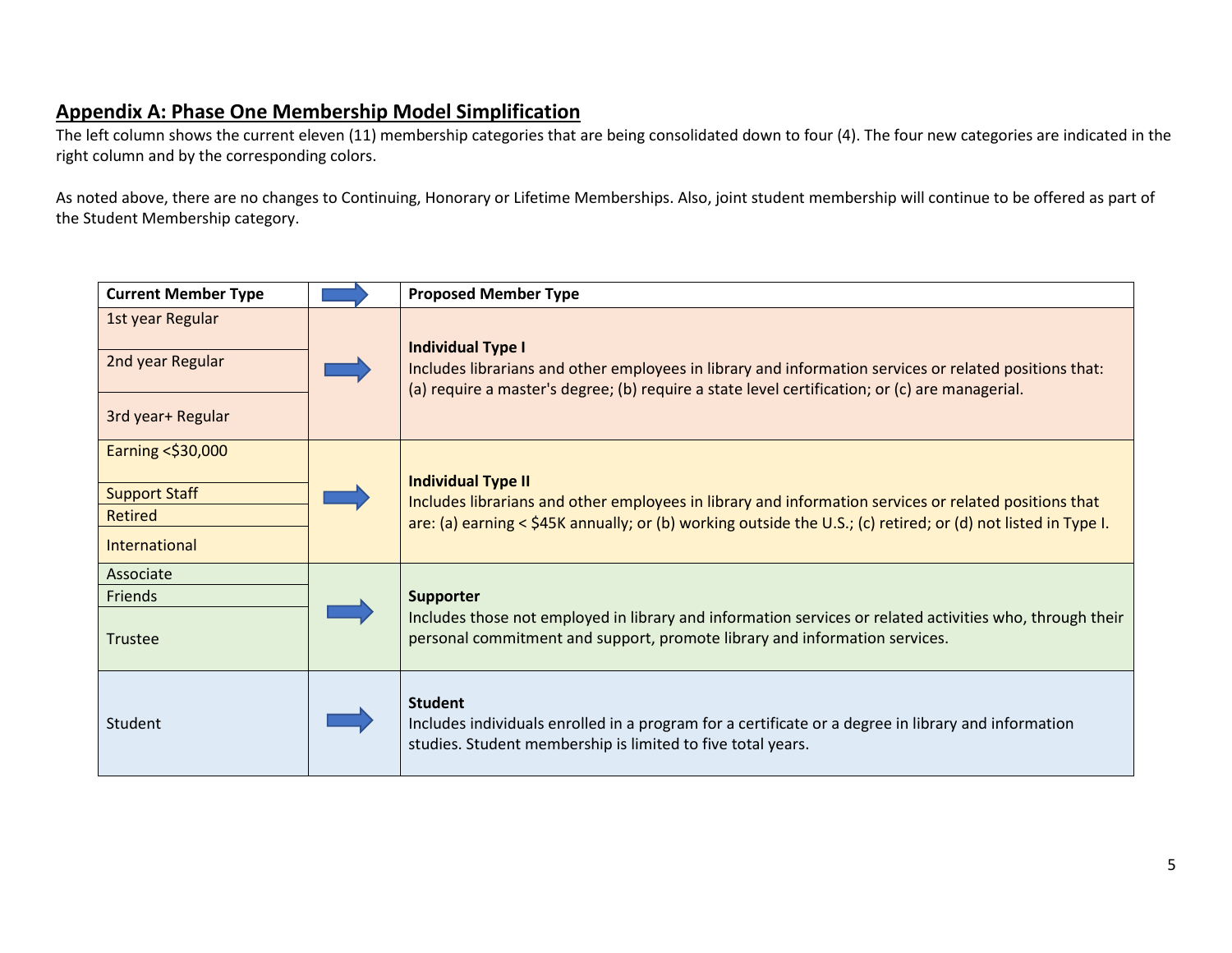# **Appendix B: Division and Round Table Dues**

Note: The highlighted cells indicate where dues are not consistent across current membership categories that will be consolidated in the proposed model.

# **Divisions:**

| <b>Member Type Description</b> | ALA Dues AASL ACRL ALSC CORE PLA RUSA UNITED YALSA |    |    |    |      |    |    |    |    |
|--------------------------------|----------------------------------------------------|----|----|----|------|----|----|----|----|
| <b>Regular Member (Y1)</b>     | 75                                                 | 62 | 69 | 50 | 70   | 78 | 67 | 55 | 62 |
| Regular Member (Y2)            | 114                                                | 62 | 69 | 50 | 70   | 78 | 67 | 55 | 62 |
| Regular Member (Y3)            | 150                                                | 62 | 69 | 50 | 70   | 78 | 67 | 55 | 62 |
| Make < \$30,000 annually       | 54                                                 | 40 | 69 | 35 | 40   | 57 | 33 | 55 | 27 |
| <b>Support Staff Member</b>    | 54                                                 | 62 | 69 | 35 | 40   | 57 | 33 | 55 | 27 |
| <b>Retired Member</b>          | 54                                                 | 40 | 45 | 35 | 40   | 57 | 33 | 55 | 27 |
| <b>International Member</b>    | 90                                                 | 62 | 69 | 50 | 40   | 78 | 67 | 55 | 62 |
| Associate Member               | 68                                                 | 62 | 69 | 25 | 40   | 78 | 67 | 55 | 27 |
| <b>Trustee Member</b>          | 68                                                 | 62 | 69 | 50 | 40 I | 78 | 67 | 55 | 62 |
| <b>Friends of ALA</b>          | 68                                                 | 62 | 69 | 50 | 40 I | 78 | 67 | 55 | 27 |
| <b>Student Member</b>          | 40                                                 | 40 | 5  | 20 | 30   | 35 | 25 | 20 | 27 |

### **Round Tables**

| <b>Member Type Description</b> | ALA Dues  EMIERT FMRT GAMERT GNCRT GODORT IFRT IRRT LEARNRT LHRT LIRT LRRT LSSIRT MAGIRT NMRT RMRT RRT SRRT  STORT SUSTRT |    |    |                 |    |                 |    |    |    |            |                 |                 |                 |    |           |    |    |                 |
|--------------------------------|---------------------------------------------------------------------------------------------------------------------------|----|----|-----------------|----|-----------------|----|----|----|------------|-----------------|-----------------|-----------------|----|-----------|----|----|-----------------|
| Regular Member (Y1)            |                                                                                                                           | 20 | 20 | 10I             |    | 20              |    | 15 | 20 | <b>201</b> | 15              | 10              |                 |    | 20        | 15 |    | 10              |
| Regular Member (Y2)            | 114                                                                                                                       | 20 | 20 | 10 I            | 15 | 20 <sup>1</sup> |    | 15 | 20 | <b>201</b> | 15              | 10              | 20              | 15 | 20        | 15 | 15 | 10              |
| Regular Member (Y3)            | 150                                                                                                                       | 20 | 20 | 10              |    | 20              |    | 15 | 20 | <b>20</b>  | 15              | 10              | 20              | 15 | 20        | 15 | 15 | 10              |
| Make < \$30,000 annually       |                                                                                                                           | 20 | 20 |                 |    | 20              | 15 | 15 | 20 | <b>201</b> |                 | 10              | 20              |    | 20        | 15 |    |                 |
| <b>Support Staff Member</b>    |                                                                                                                           | 20 | 20 |                 |    | 20              | 15 | 15 | 20 | <b>201</b> | 15              | 10              | 20              |    | 20        | 15 |    | 10              |
| <b>Retired Member</b>          |                                                                                                                           | 20 | 20 | 10              |    | 20              | 15 |    | 20 | 20         | 15 <sub>1</sub> | 10              | 20              |    | 20        | 15 |    |                 |
| <b>International Member</b>    | 90                                                                                                                        | 20 | 20 | 10 <sub>1</sub> | IJ | 20 <sup>1</sup> | 15 |    | 20 | <b>20</b>  | 15              | 10 <sub>1</sub> | 20 <sub>1</sub> | 15 | 20        | 15 |    | 10 <sub>1</sub> |
| <b>Associate Member</b>        | 68                                                                                                                        | 20 | 20 | 10              |    | 20              |    | 15 | 20 | 20         | 15              | 10              | 20              |    | <b>20</b> | 15 | 15 | 10              |
| <b>Trustee Member</b>          | 68                                                                                                                        | 20 | 20 | 10 <sup>1</sup> |    | 20              |    | 15 | 20 | 20         | 15 <sub>1</sub> | 10              | 20              |    | <b>20</b> | 15 | 15 | 10              |
| <b>Friends of ALA</b>          | 68                                                                                                                        | 20 | 20 | 10I             |    | 20              |    | 15 | 20 | <b>20</b>  | 15 <sub>1</sub> | 10 <sub>1</sub> | 20 <sub>1</sub> |    | 20        | 15 | 15 | 10              |
| <b>Student Member</b>          |                                                                                                                           | 10 |    | 10              |    | 10              |    |    | 20 |            |                 | 10              | 10              | 10 | 20        |    |    |                 |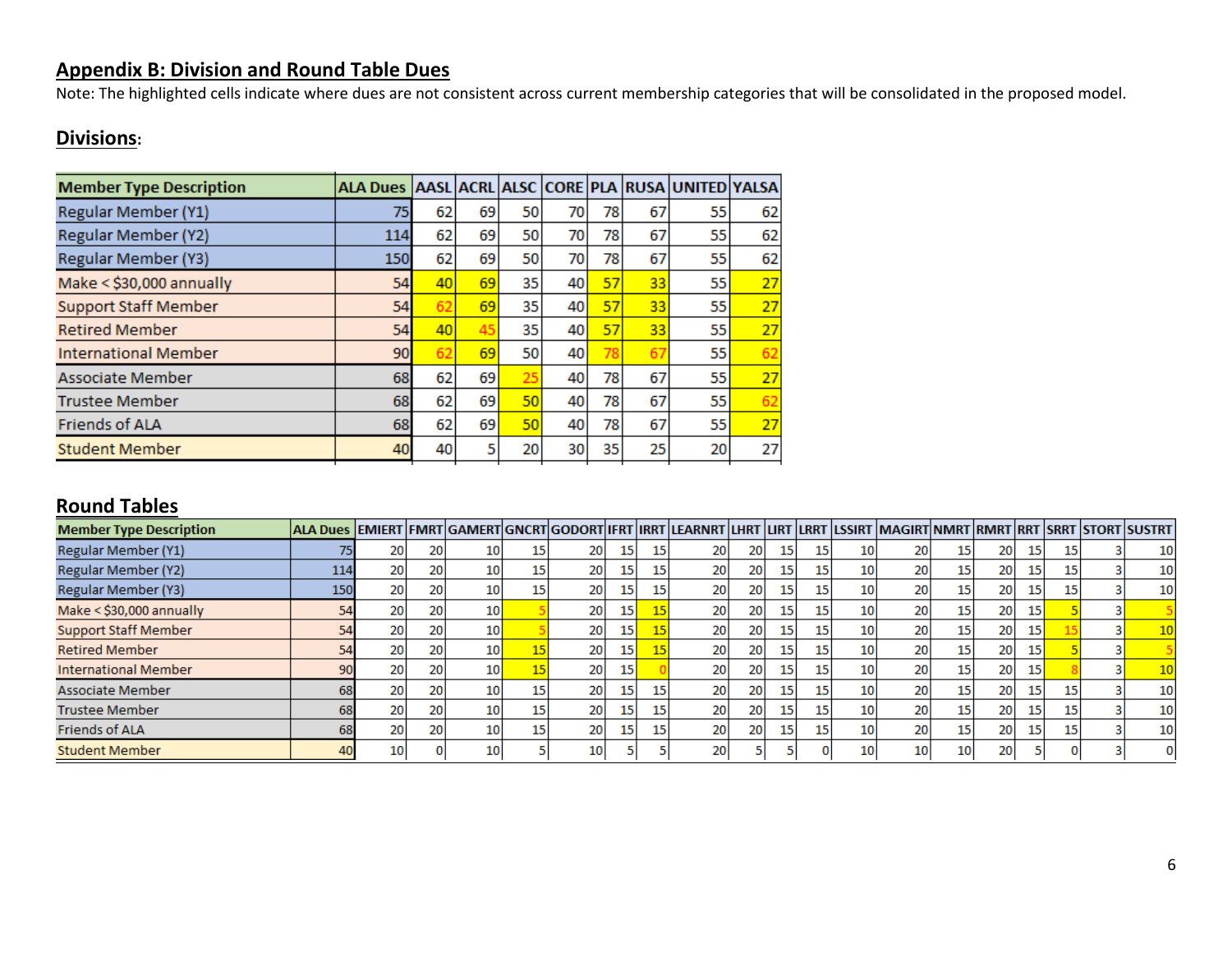### **Appendix C: IT Systems Diagram**